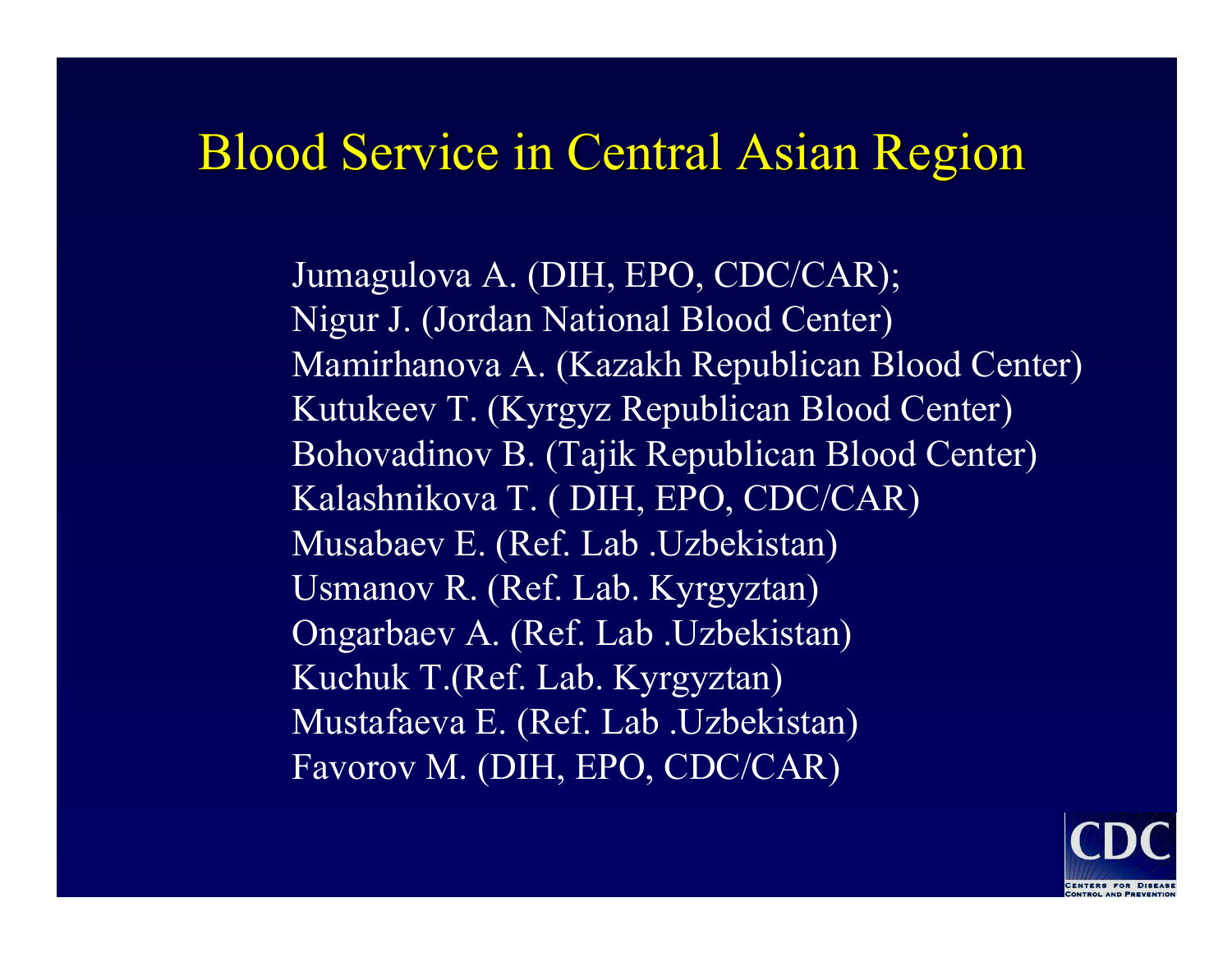### Pilot sites

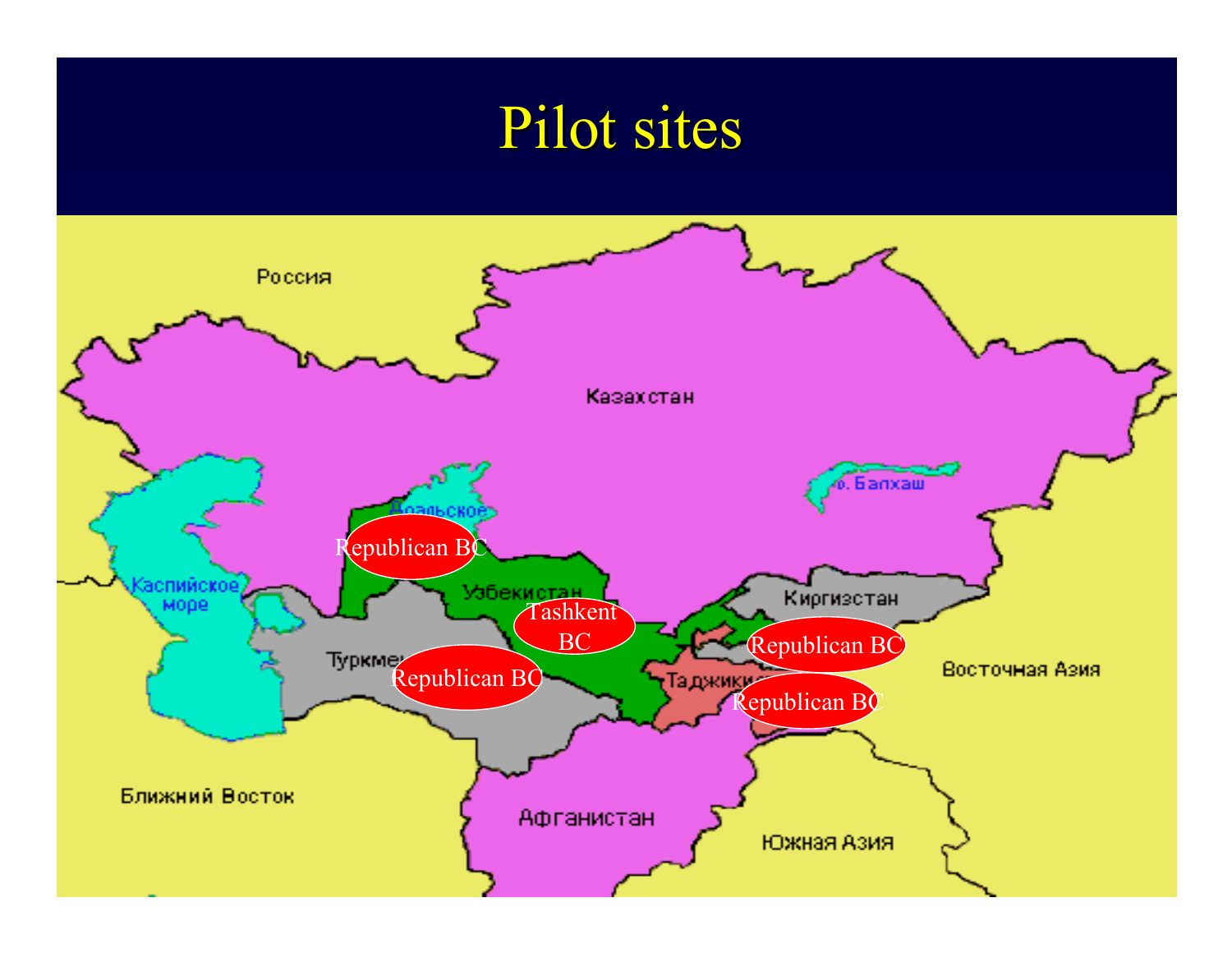# Major project stages: **Stage I** Assessment of blood service status in CAR **Stage II**

Provision of technical support:

- •Delivery of laboratory equipment
- •Setting up methodological centers (Uzbekistan, Kyrgyzstan, Tajikistan, Turkmenistan)
- •Training specialists at all levels: <sup>а</sup>) training courses for laboratory professionals b) training managerial staff in the principles of management

**CENTERS FOR DISEAS!**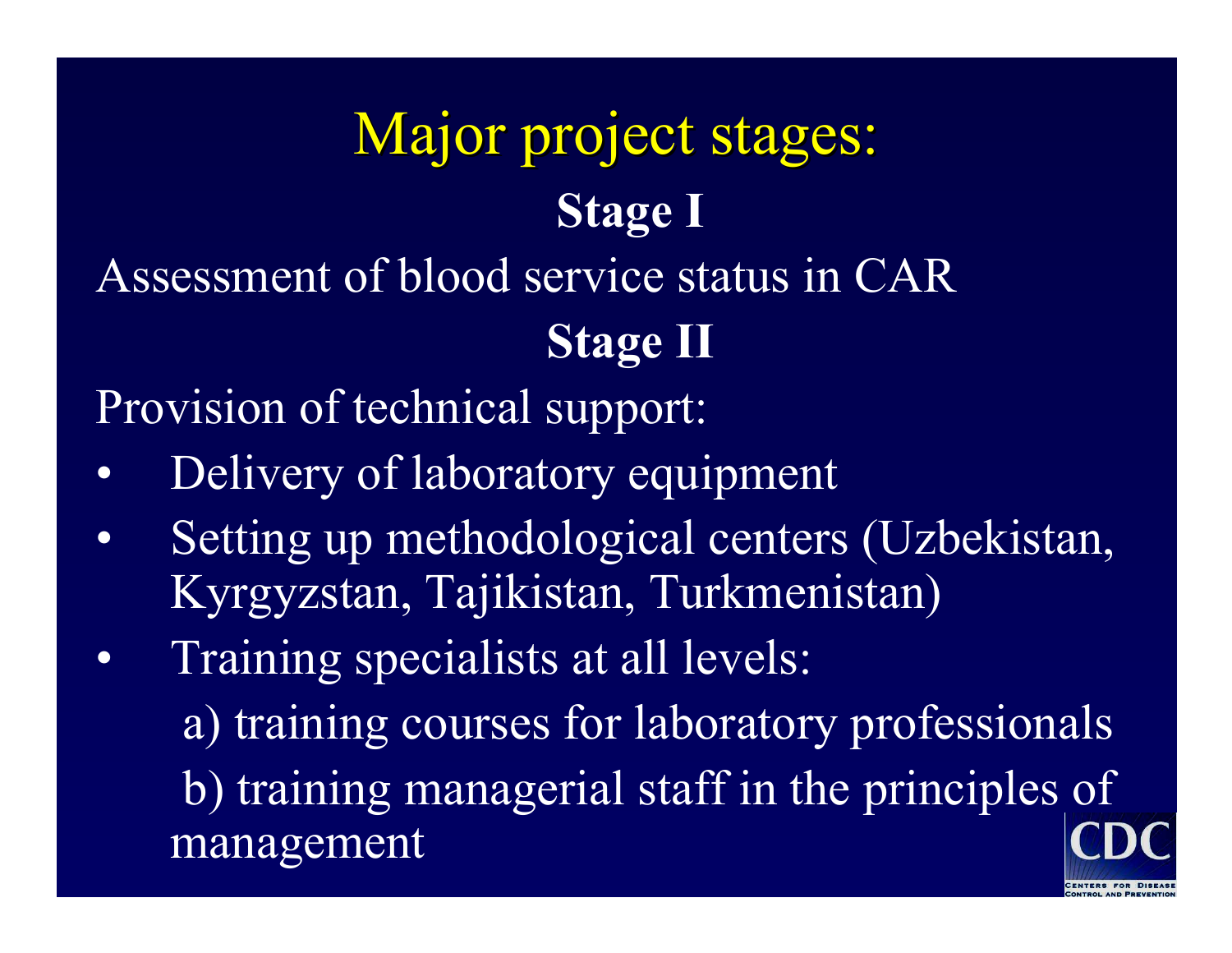## Assessment of the status of blood services in Central Asia (CDC/CAR, ICBS) (I)

- ¾ Weaknesses of blood donor recruitment:
	- Paid blood donations
- ¾ Low capacity of laboratory service of blood banks
	- -No comprehensive blood donor screening;
	- -Visual interpretation of serological test results
- ¾ Insufficient Blood Centers facilities:
	- Application of reusable supplies
	- Incomplete set of equipment
- ¾Nosocomial infections in blood service facilities

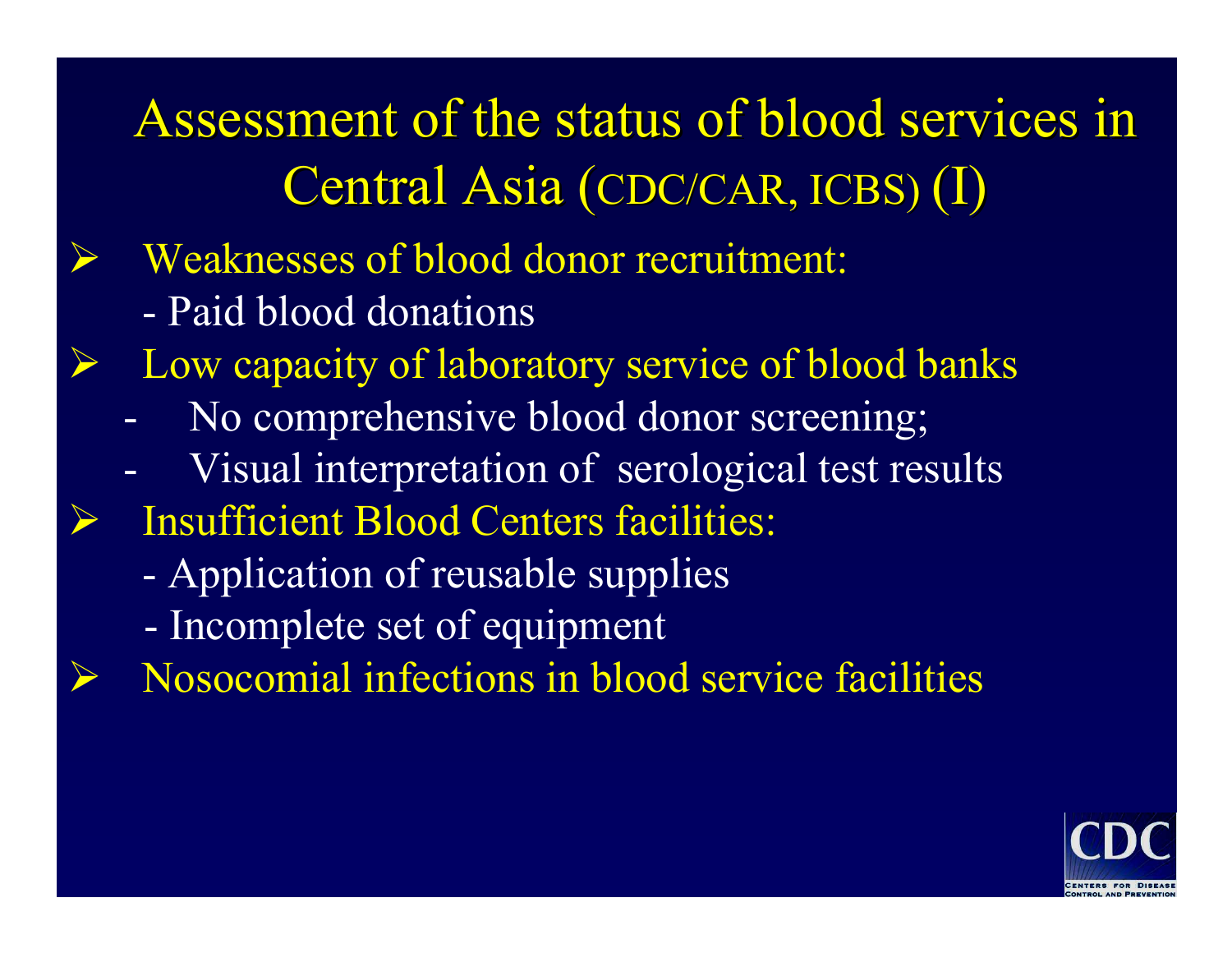### Prevalence of HCV infection among Blood Centers personnel, 1999 (n=168)



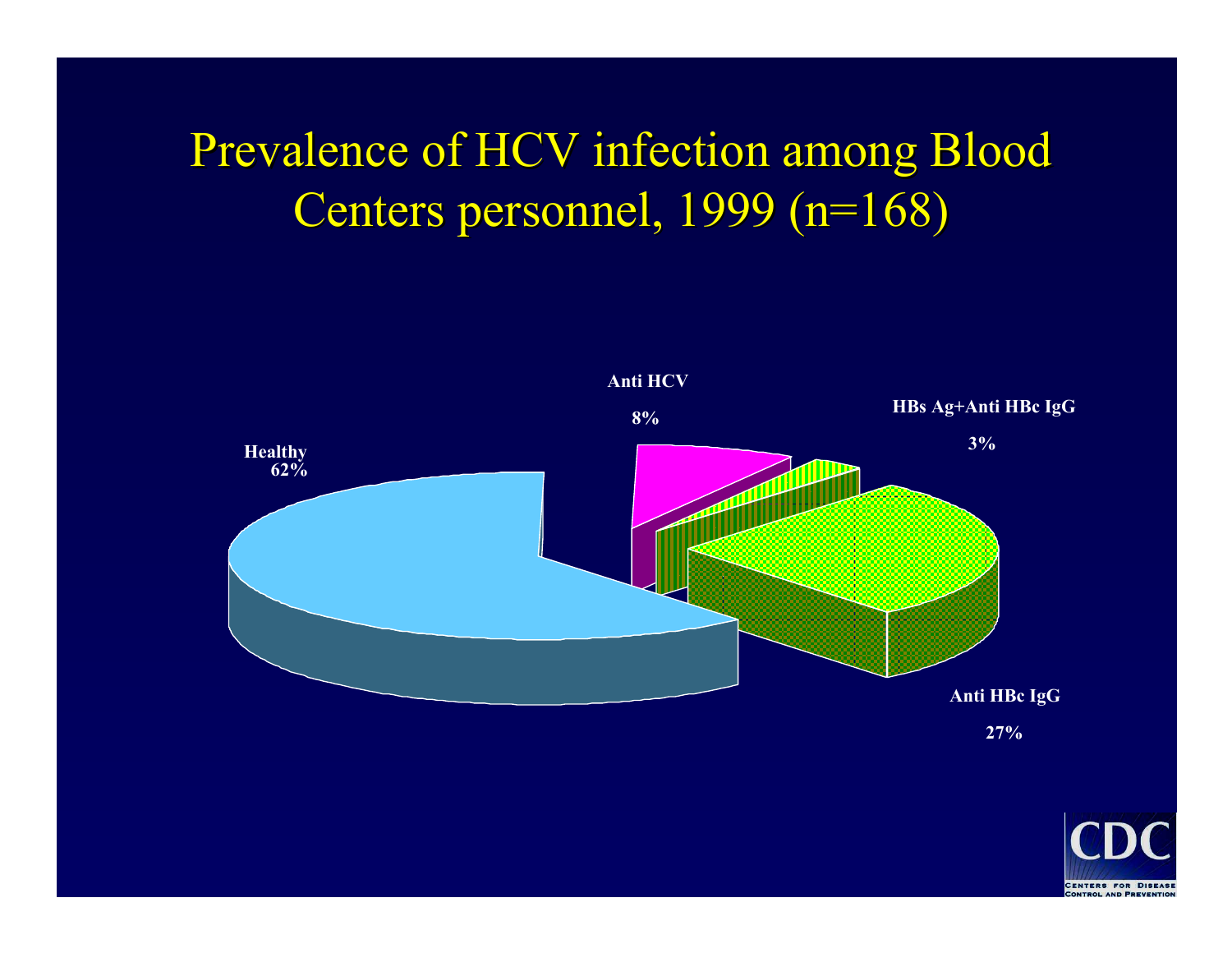## Statistically significant risk factors for HBV infection, 1999

| <b>Risk factors</b>          | (n) | <b>Infected</b> | Non-infected | p<     |
|------------------------------|-----|-----------------|--------------|--------|
| Exposure to<br>blood         | 63  | 5(8%)           | 58           | 0.01   |
| No exposure to<br>blood      | 105 | $\overline{0}$  | 104          |        |
| Traumas at<br>working place  | 24  | 5 $(21\%)$      | 19           | 0.01   |
| No traumas                   | 39  | $\overline{0}$  | 39           |        |
| Repeated use of<br>gloves    | 15  | 5(33%)          | 10           | 0.0001 |
| No repeated use<br>of gloves | 63  | $\overline{0}$  | 63           |        |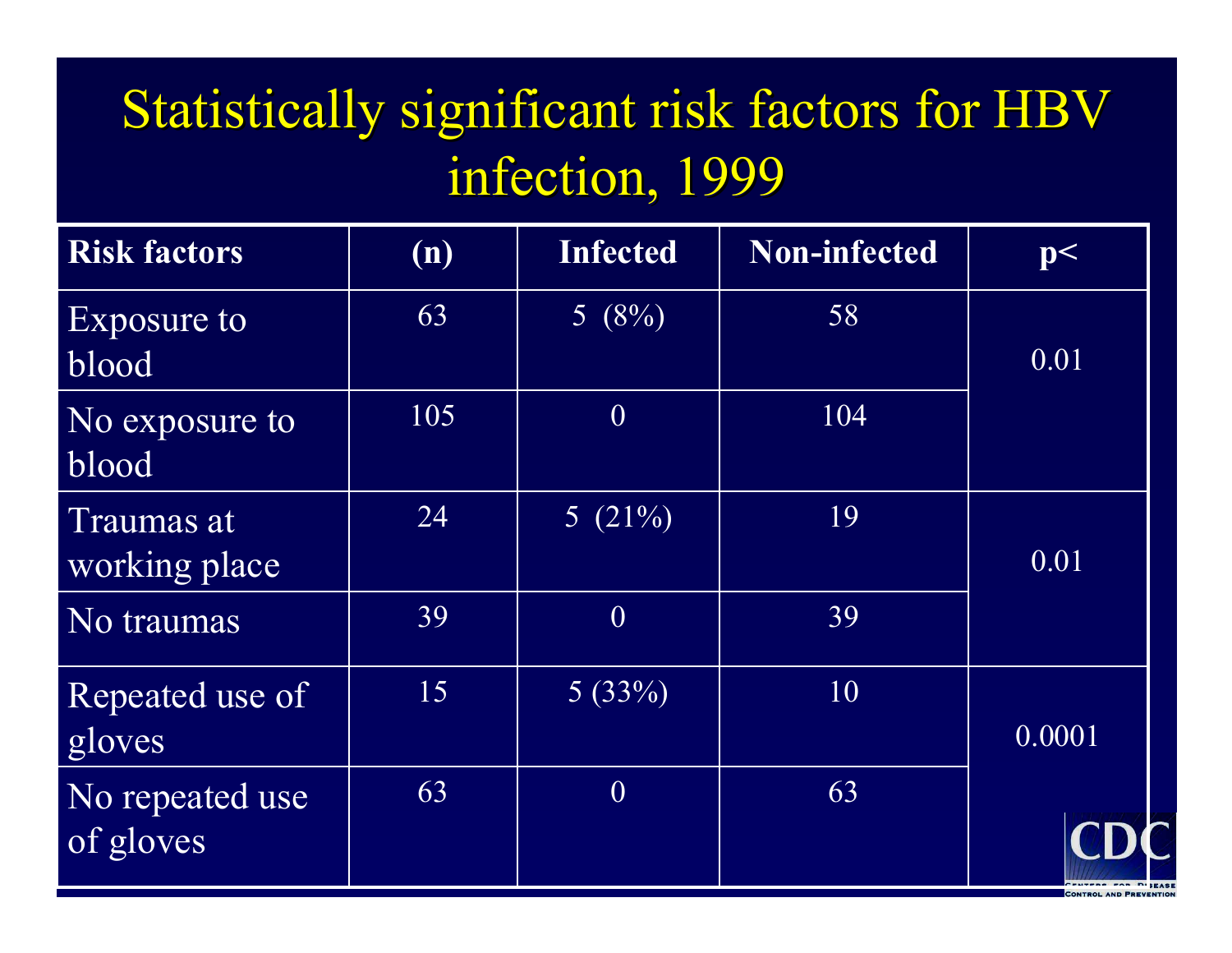## Statistically significant risk factors for HCV infection, 1999.

| <b>Risk factors</b> | (n) | Infected       | Non-infected | p<    |
|---------------------|-----|----------------|--------------|-------|
|                     |     |                |              |       |
| <b>Donors</b>       | 77  | 12(16%)        | 65           | 0.004 |
| Not donors          | 91  | $\overline{2}$ | 89           |       |
| Plasma donors       | 46  | 12(26%)        | 32           | 0.003 |
| <b>Blood donors</b> | 34  | $\overline{0}$ | 34           |       |

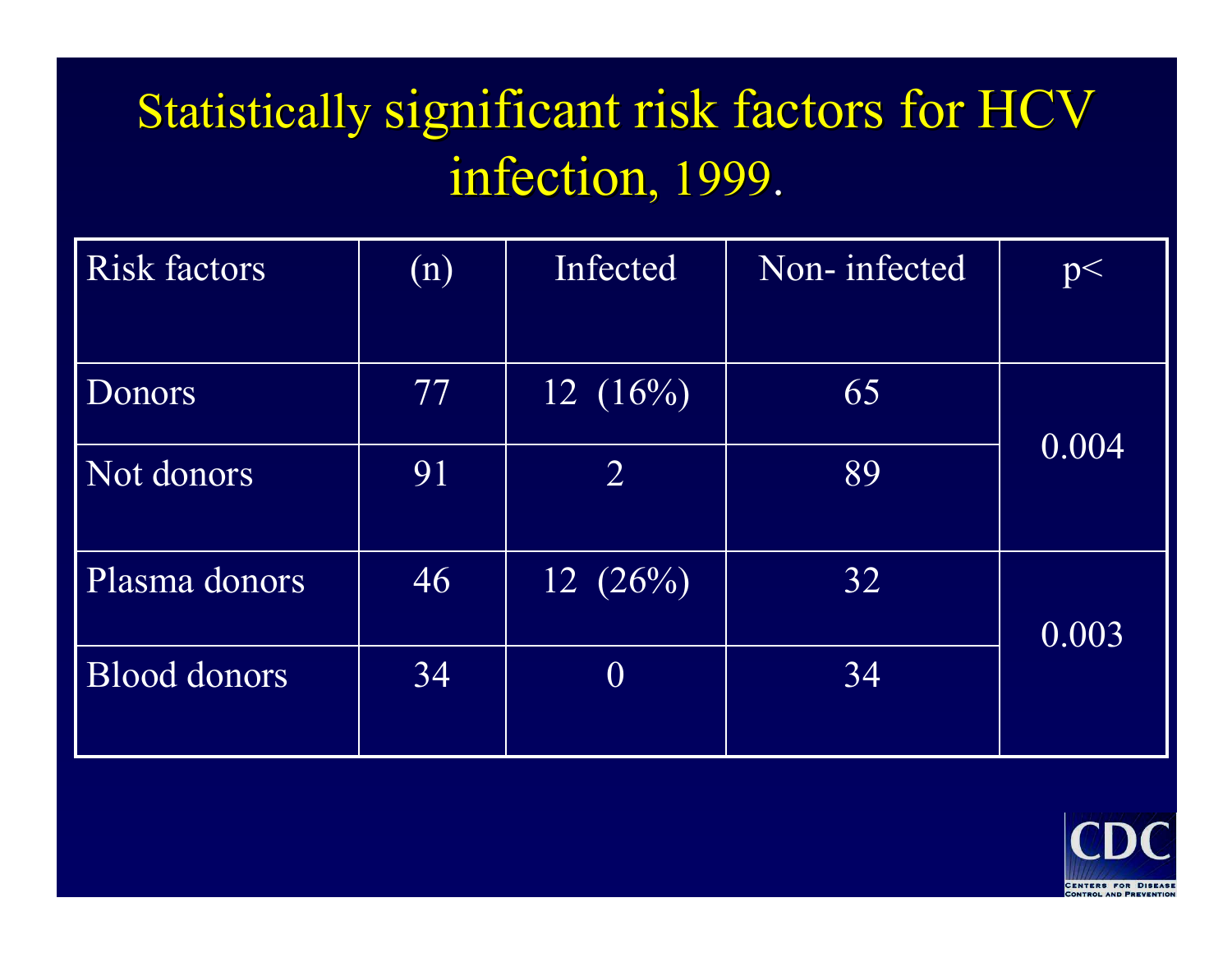### Use of reusable bottles for blood collection

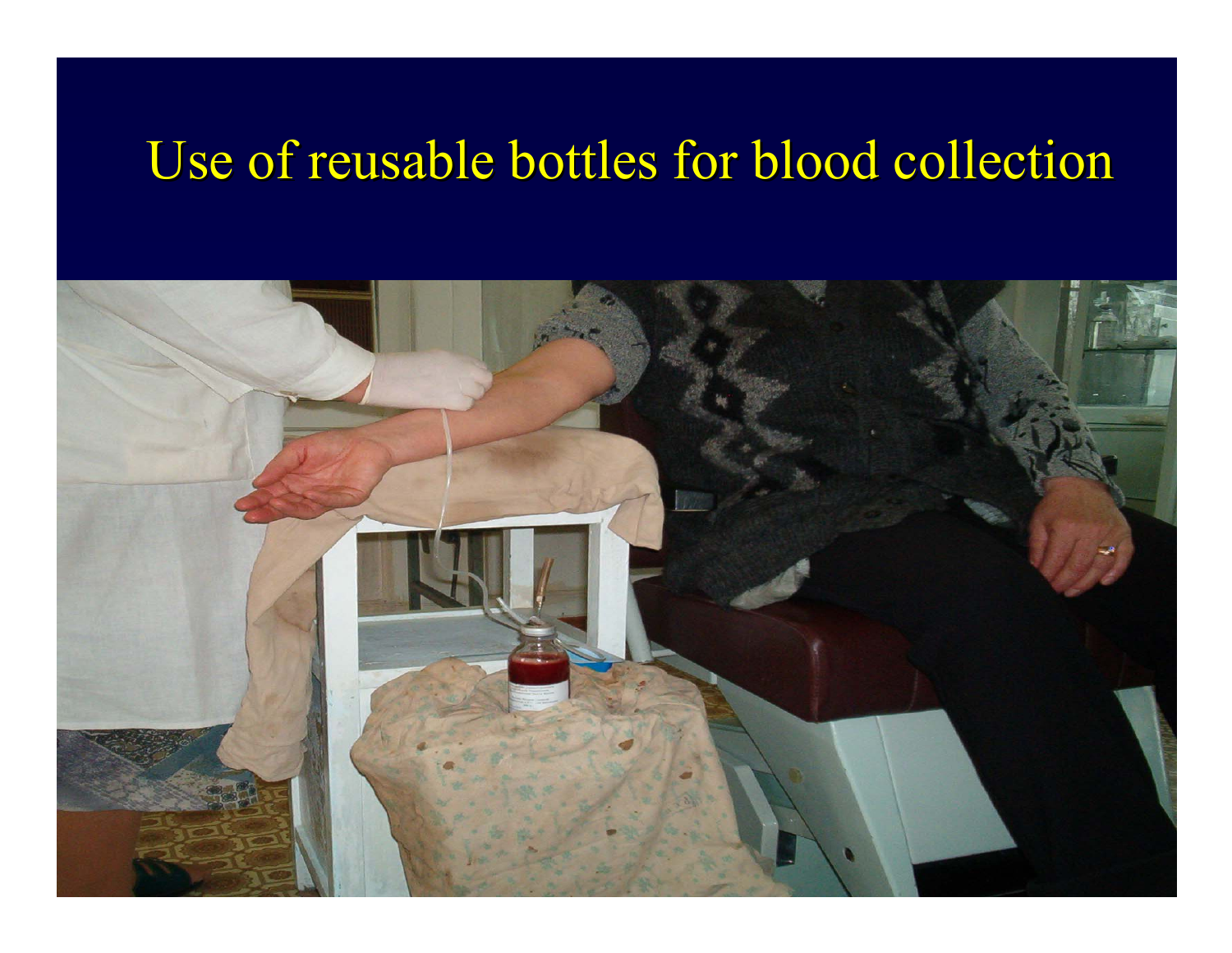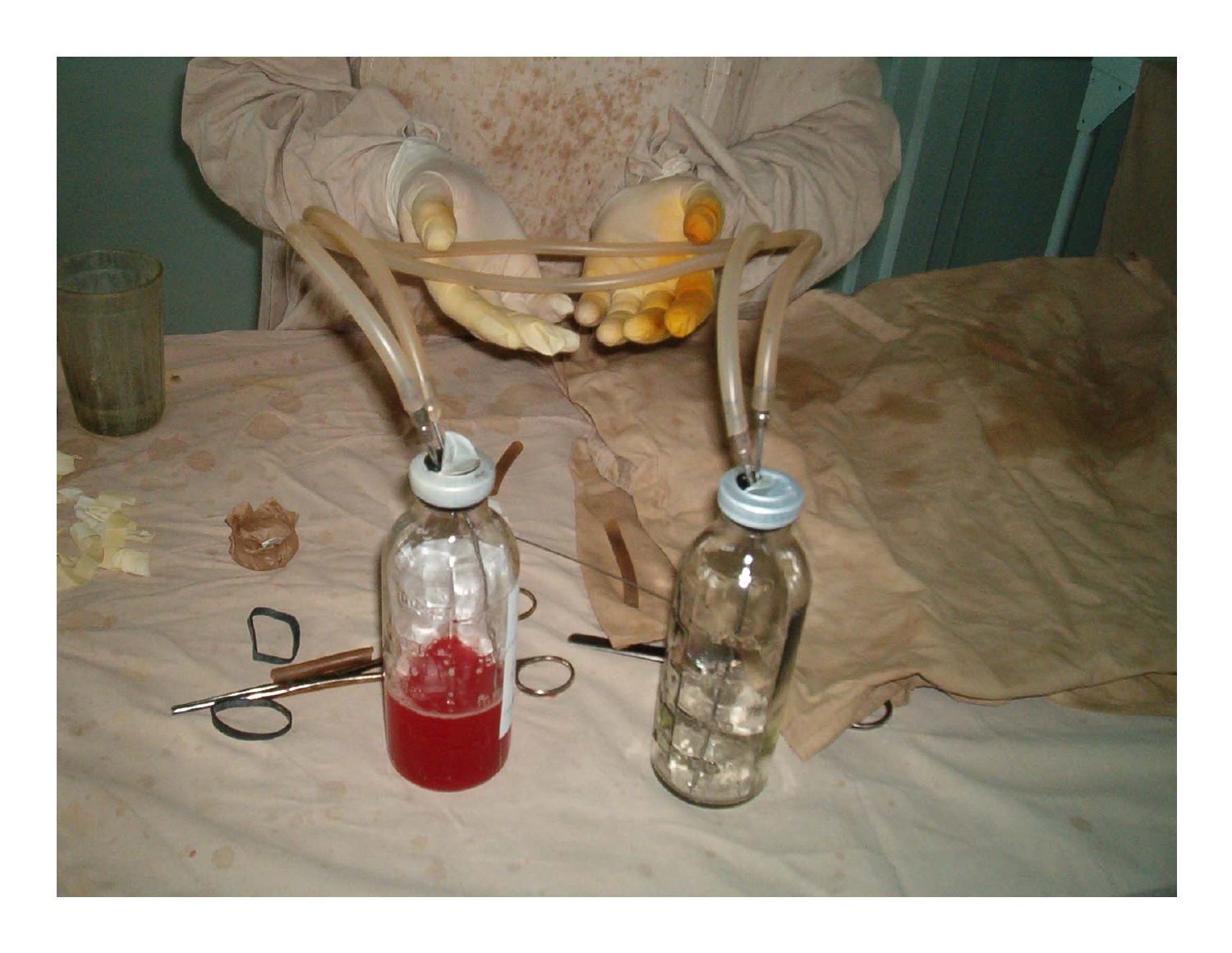Analysis of anti-HCV prevalence among blood donors (CAR, 2003) blood donors (CAR, 2003)

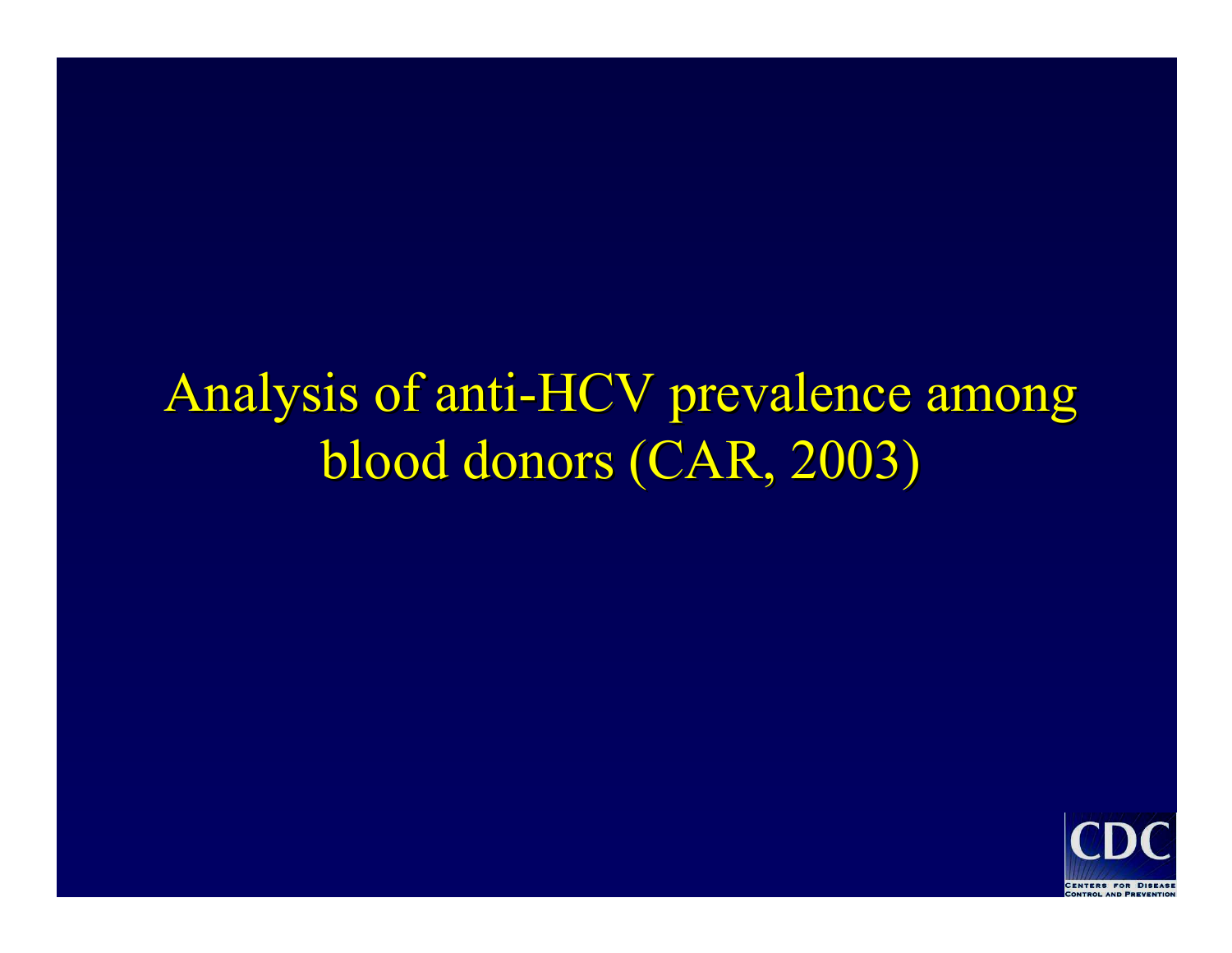## **Materials and Methods**

- In February -August 2003 2500 donors of the Republican Blood Center and 499 pregnant women were screened for HCV markers in one of the Central Asia regions.
- Results of anti-HCV tests of blood serum samples collected from donors (EFA method) in BC laboratory were compared with the data of reference laboratory.
- Questionnaires included demographic data and possible risk factors for donors getting infected with VH.

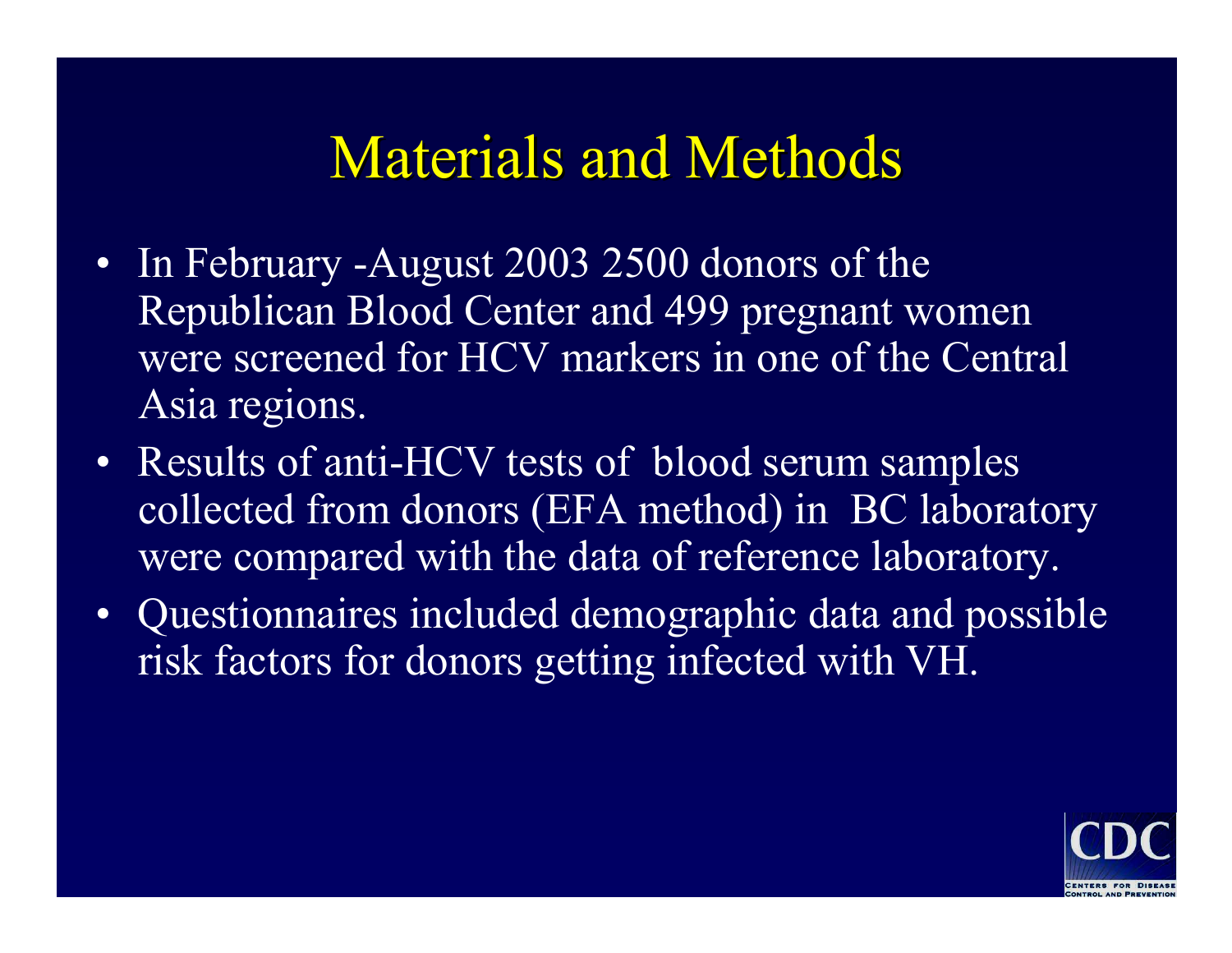#### Results of laboratory tests of donors for anti-HCV



Sensitivity -  $42\%$  ${\rm Specificity}$  :  $-$  99%

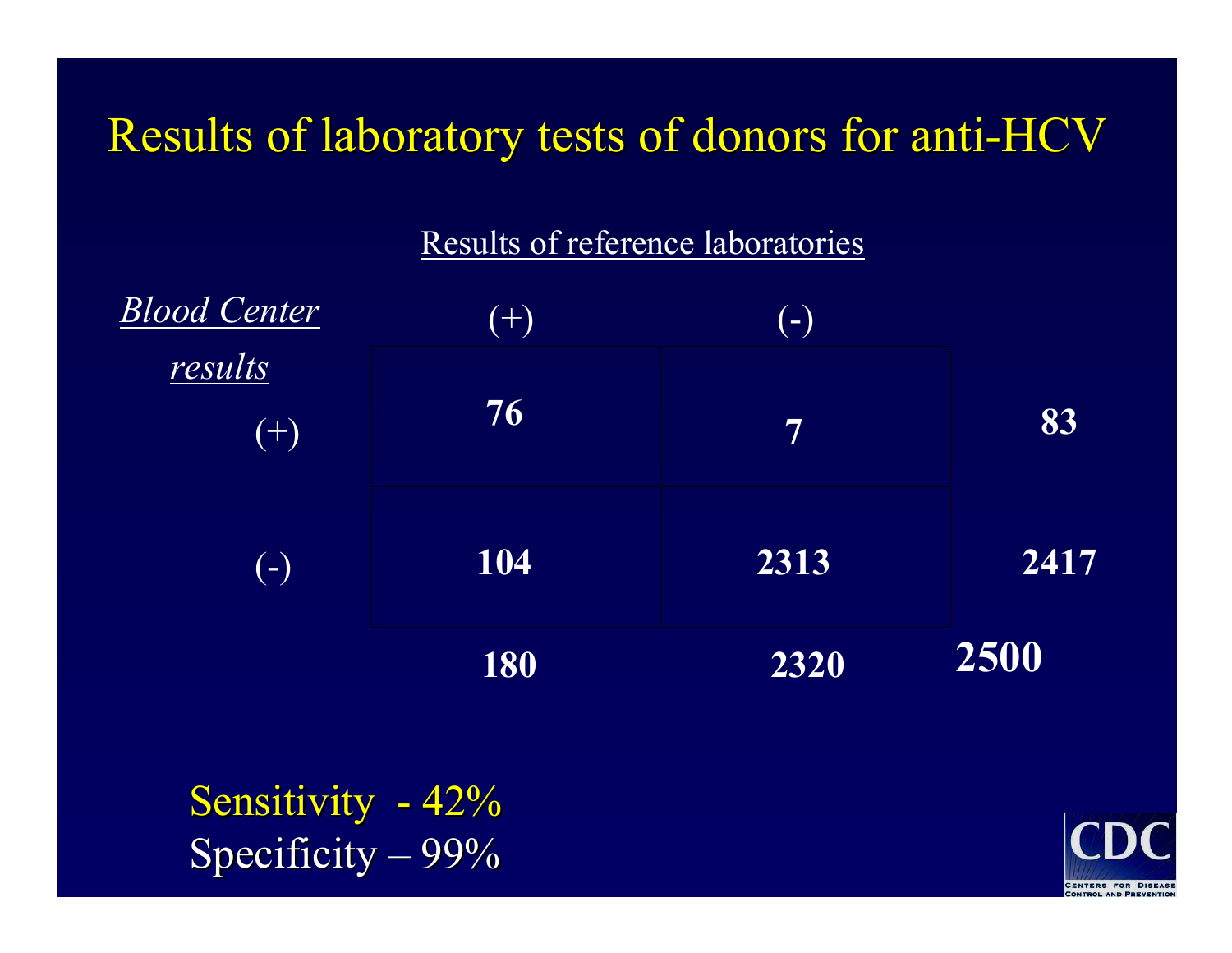#### **Anti-HCV prevalence** among blood donors among pregnant women n=2500n=499



**CENTERS FOR DISEASE**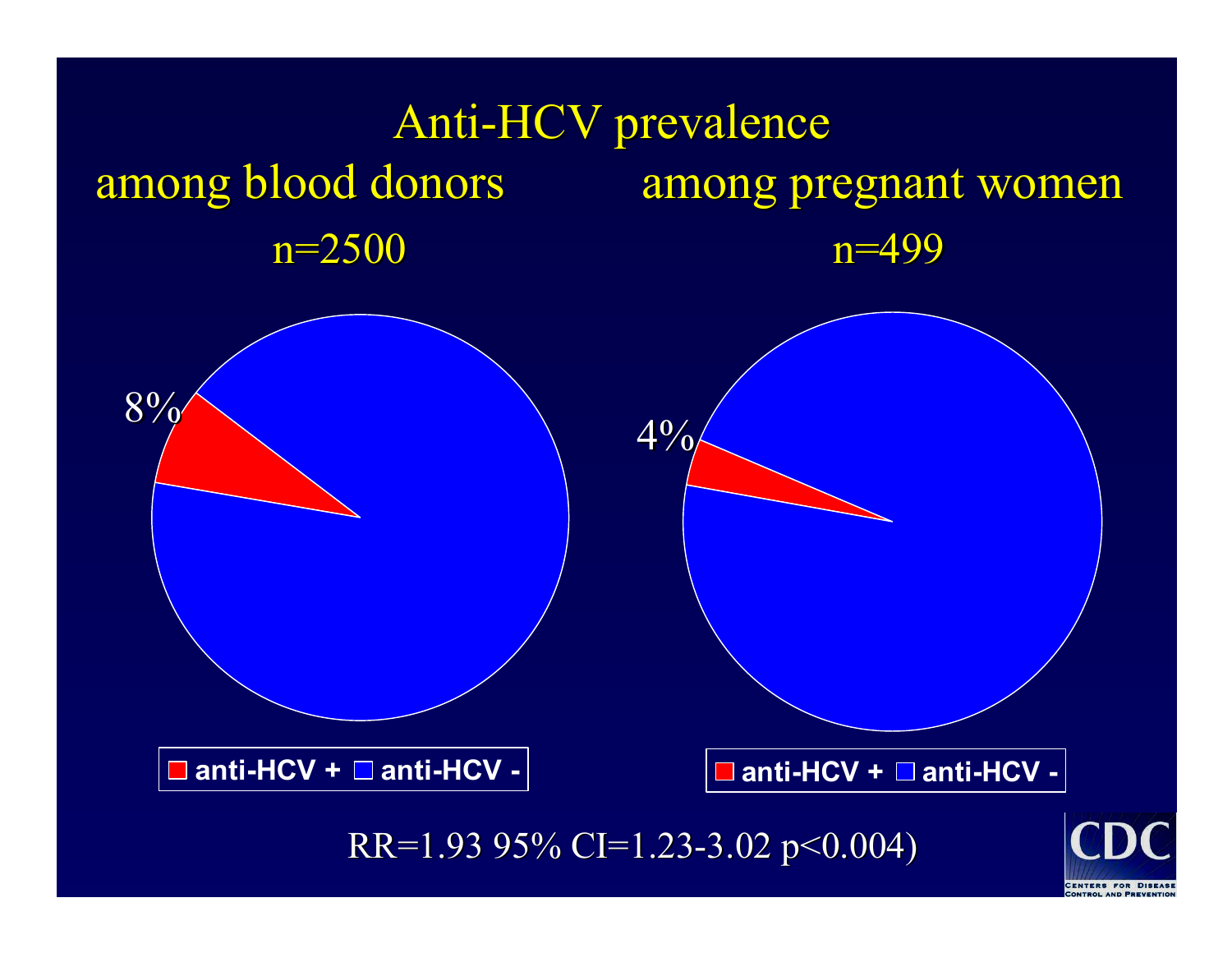#### Anti-HCV prevalence among donors  $(n=2500)$ and pregnant women  $(n=499)$  by sex, RBC, 2003



 $\overline{\text{RR}_{2,3}}$ =1.70 95% CI=1.02-2.82 p<0.05

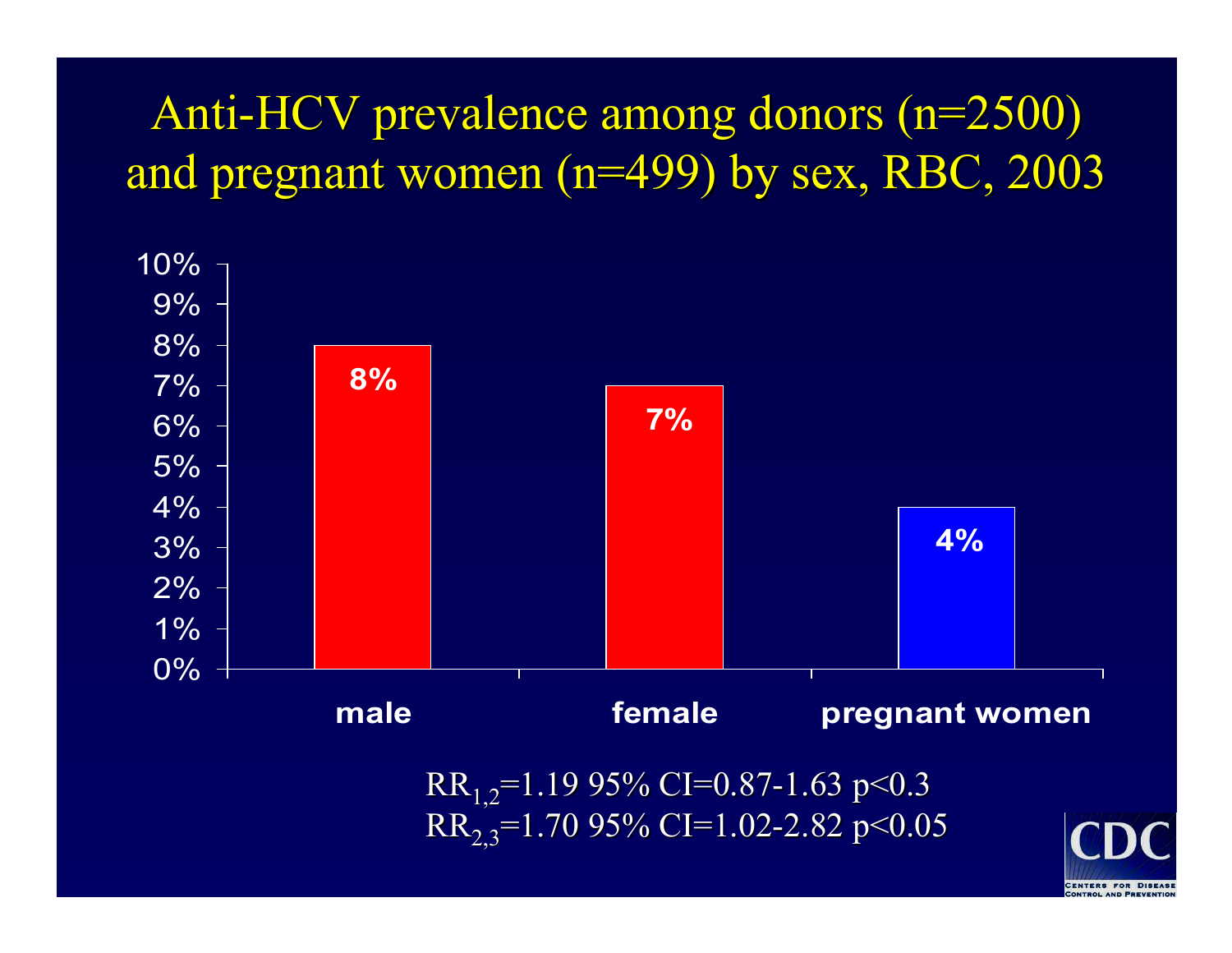#### **Anti-HCV prevalence among donors by age RBC, 2003 RBC, 2003**

 $\overline{\text{RR}_{1.5}}$ =1.50 95% CI=0.80-2.83 P<0.2



**CENTERS FOR DISEASE**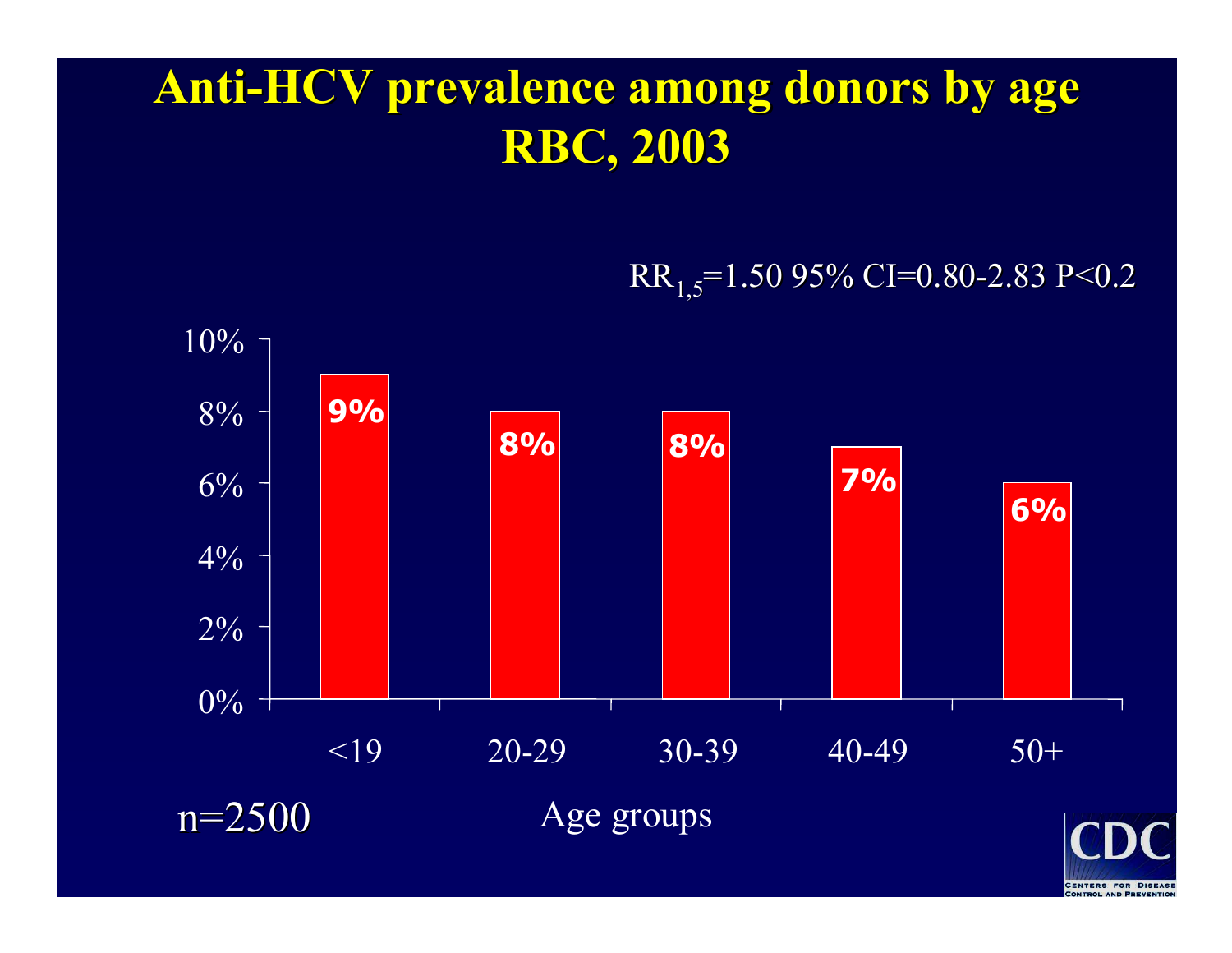#### Distribution of donors by occupation, RBC, 2003



**CENTERS FOR DISEASE**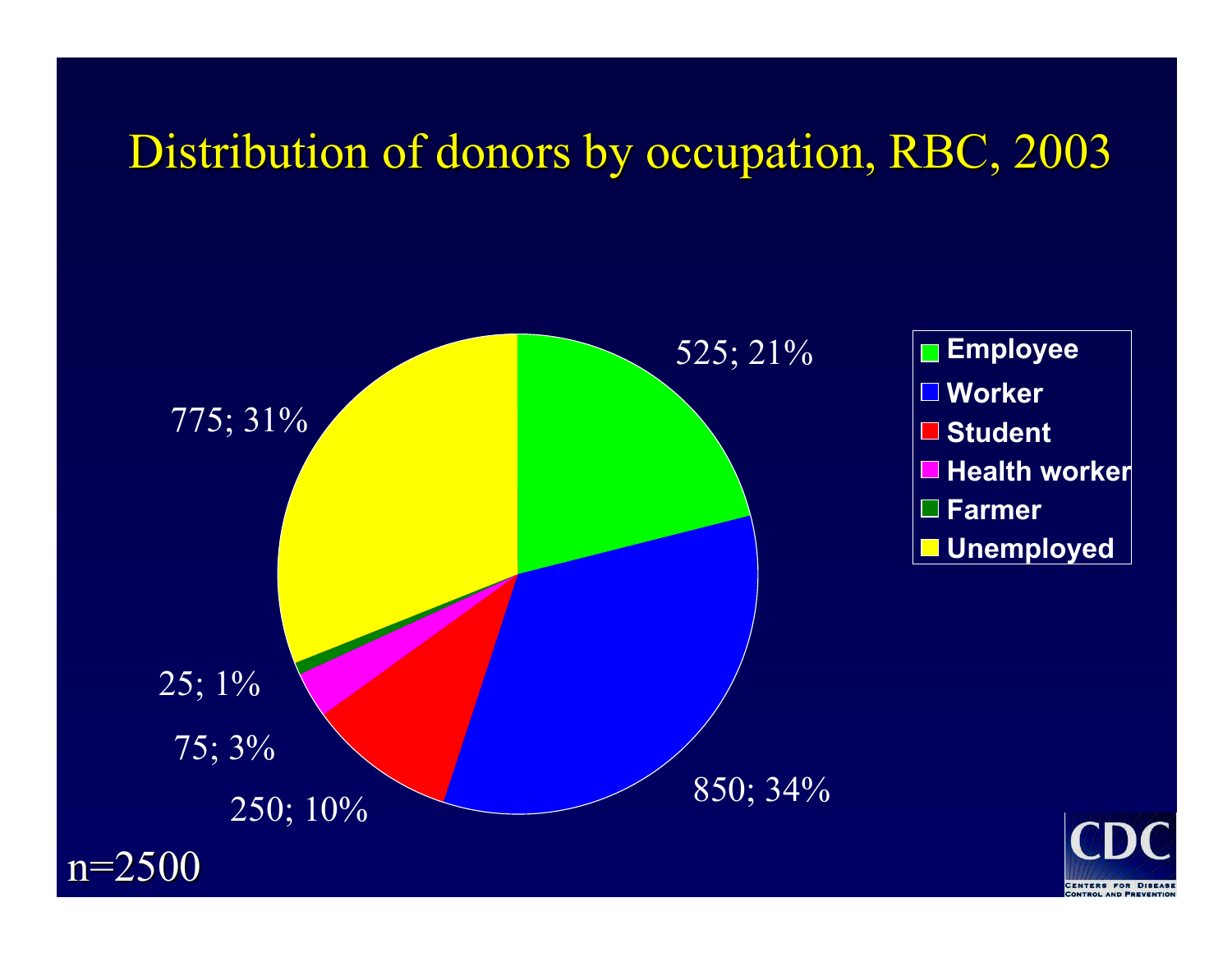#### Anti-HCV prevalence among unemployed and working donors, RBC, 2003



 $RR=1.16$  95% CI=0.87-1.54



n=2500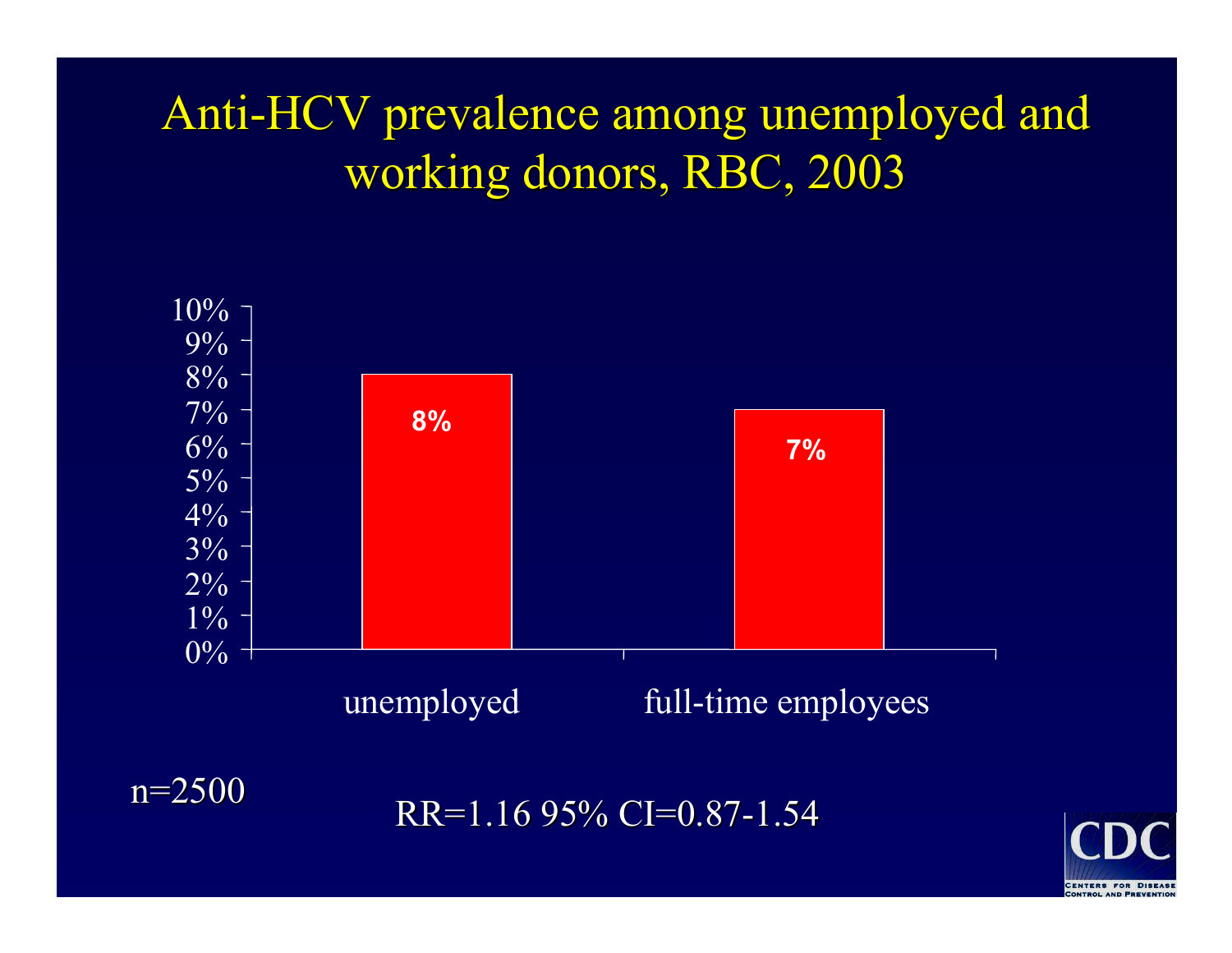#### Anti-HCV prevalence by donation type, RBC, 2003



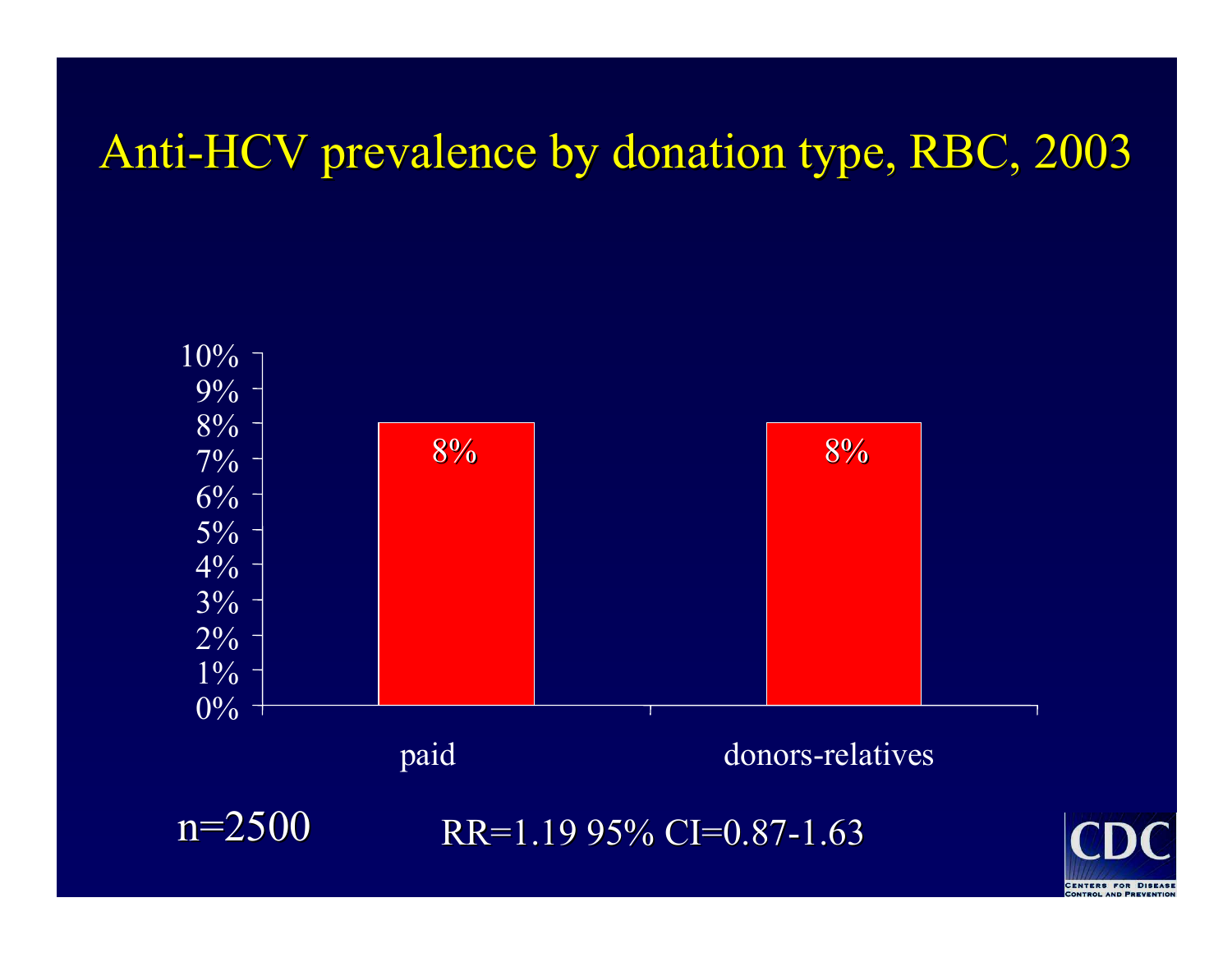#### Distribution of respondents by the length of donation experience, RBC 2003



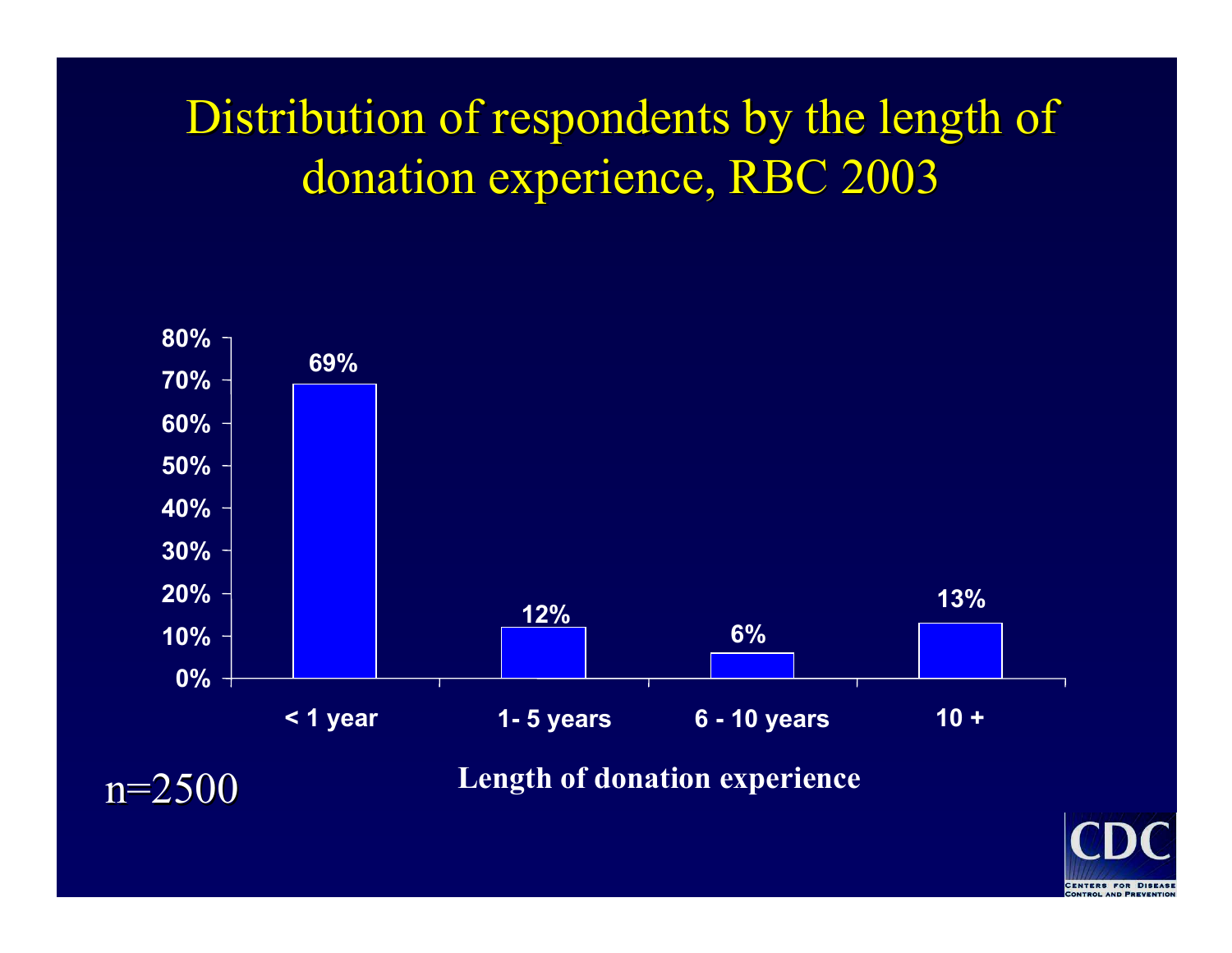### Anti-HCV prevalence among respondents by the length of donation experience, RBC 2003



**CENTERS FOR DISEASE**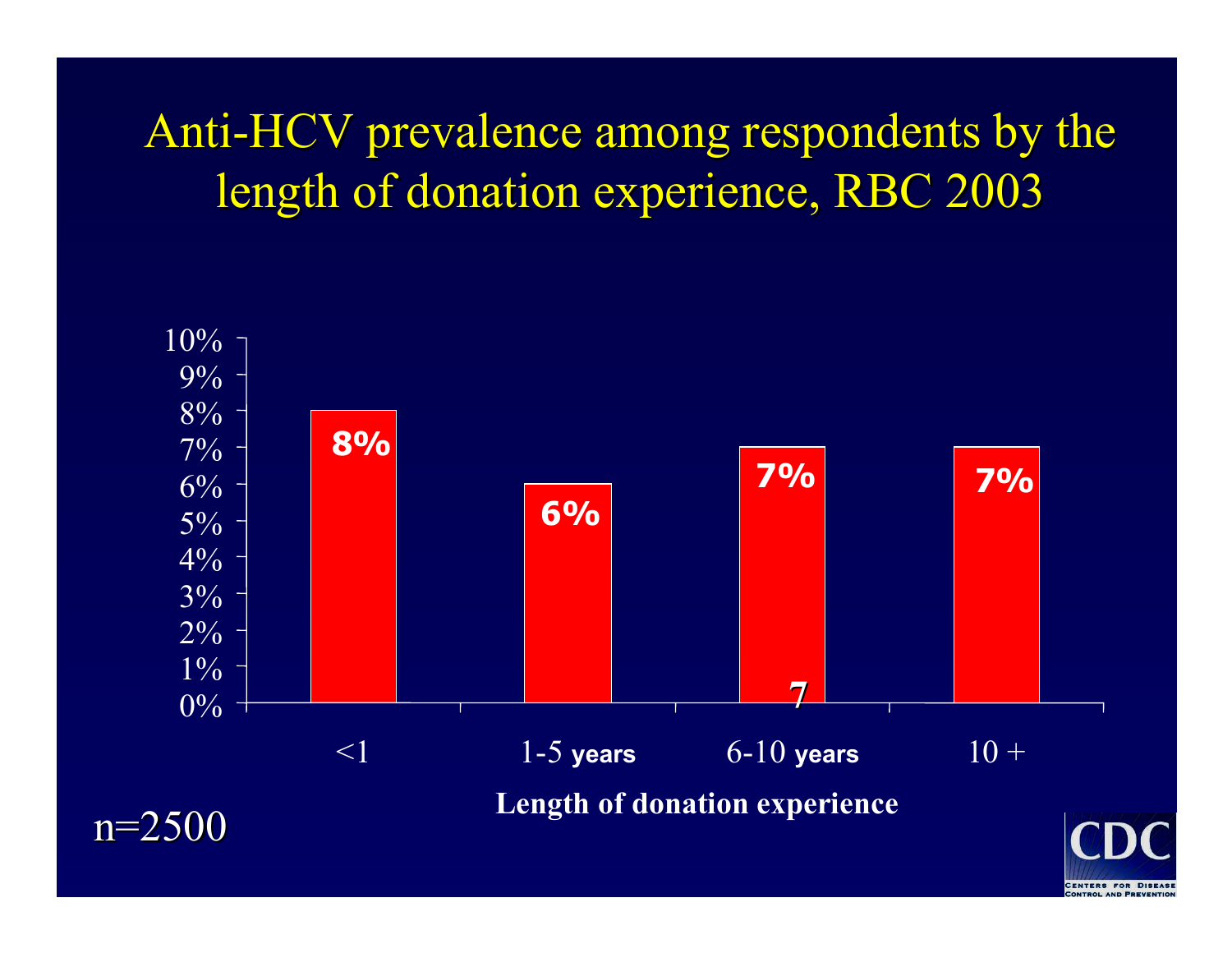### Anti-HCV prevalence among plasma and blood donors, RBC, 2003



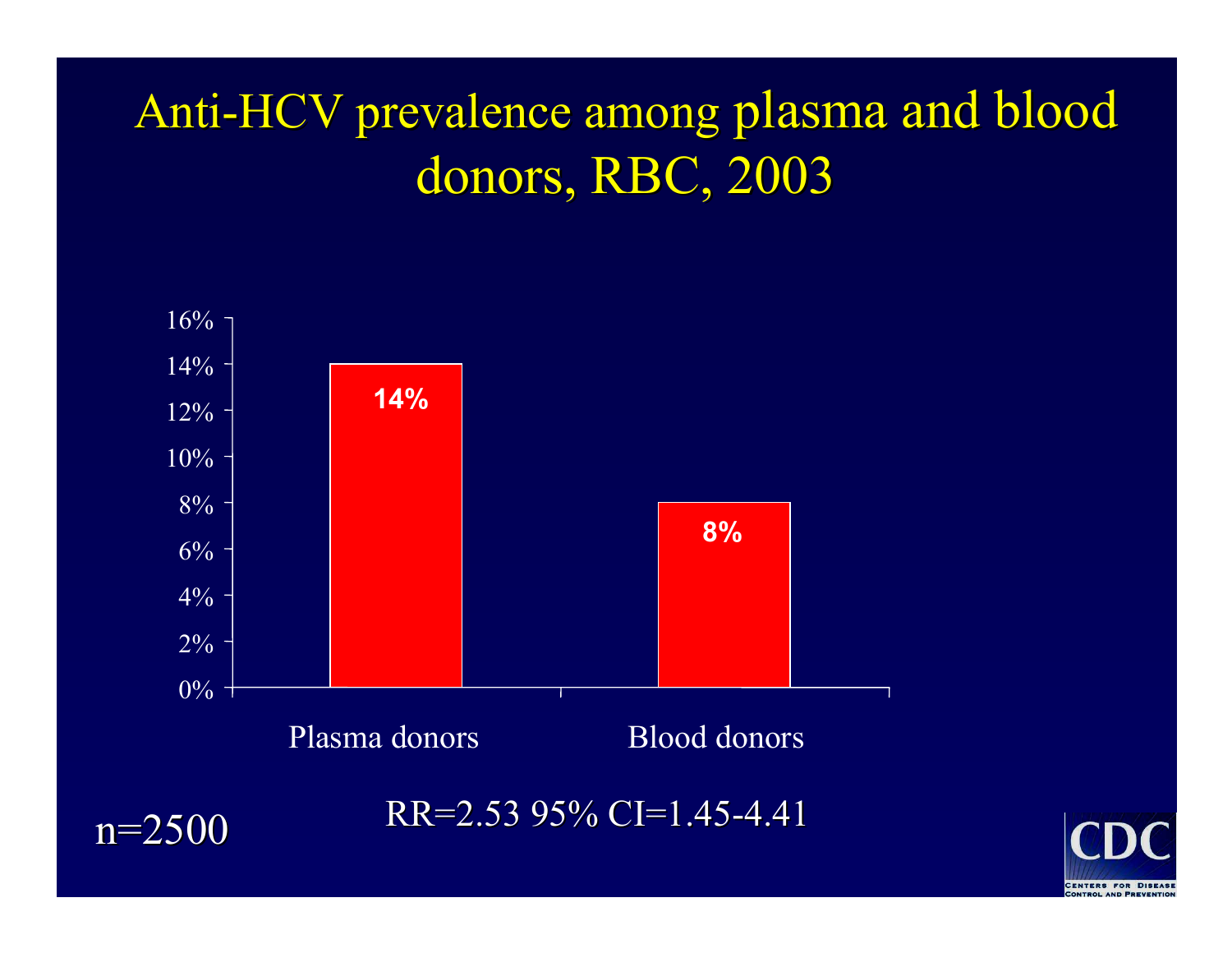## Conclusions (I)

¾ High risk of nosocomial transmission of VHs within Blood Center:

Out of 168 Blood Center staff members:

- $\blacksquare$  5 (3 %) – HBV
- $-14(8\%)$ – HCV

Risk factors with special reference to acquiring VHB :

- Exposure to blood and blood products
- Traumas while working with blood
- Repeated use of gloves

Risk factors with special reference to acquiringVHC: -Plasma donation (collection of blood into reusable bottles).

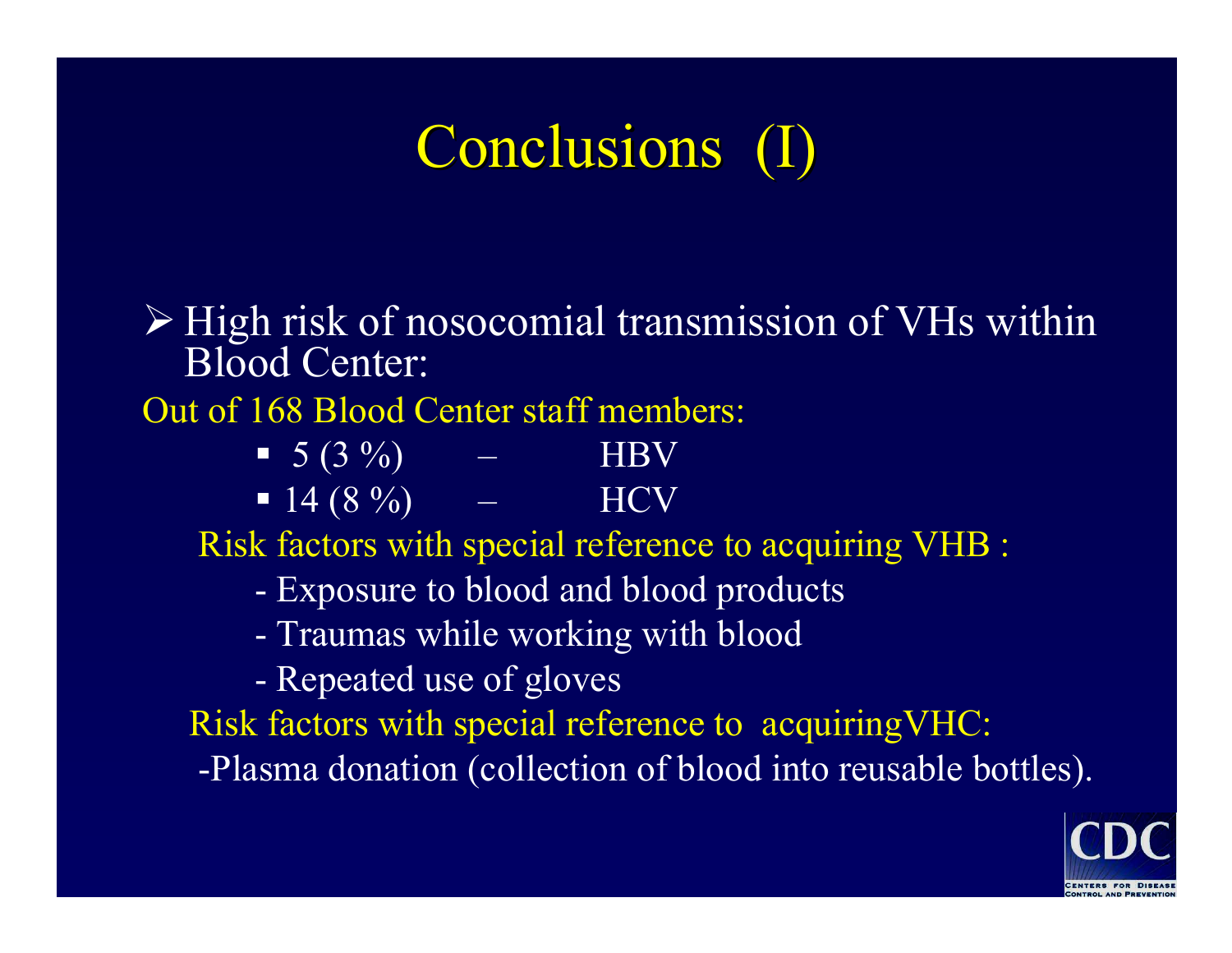## Conclusions (II)

- ¾High prevalence rate of anti-HCV (8%) among donors.
- $\triangleright$  Poor diagnosis quality in the laboratories of Blood Centers (sensitivity 42%).

### **Within the project framework:**

- $\checkmark$ A training module has been devised.
- $\checkmark$ Working focus groups have been formed;
- $\checkmark$  A Guide on the strategy of safe blood use has been developed and published.
- 9 Managers of Blood Centers made a study tour to Jordan National Blood Center.

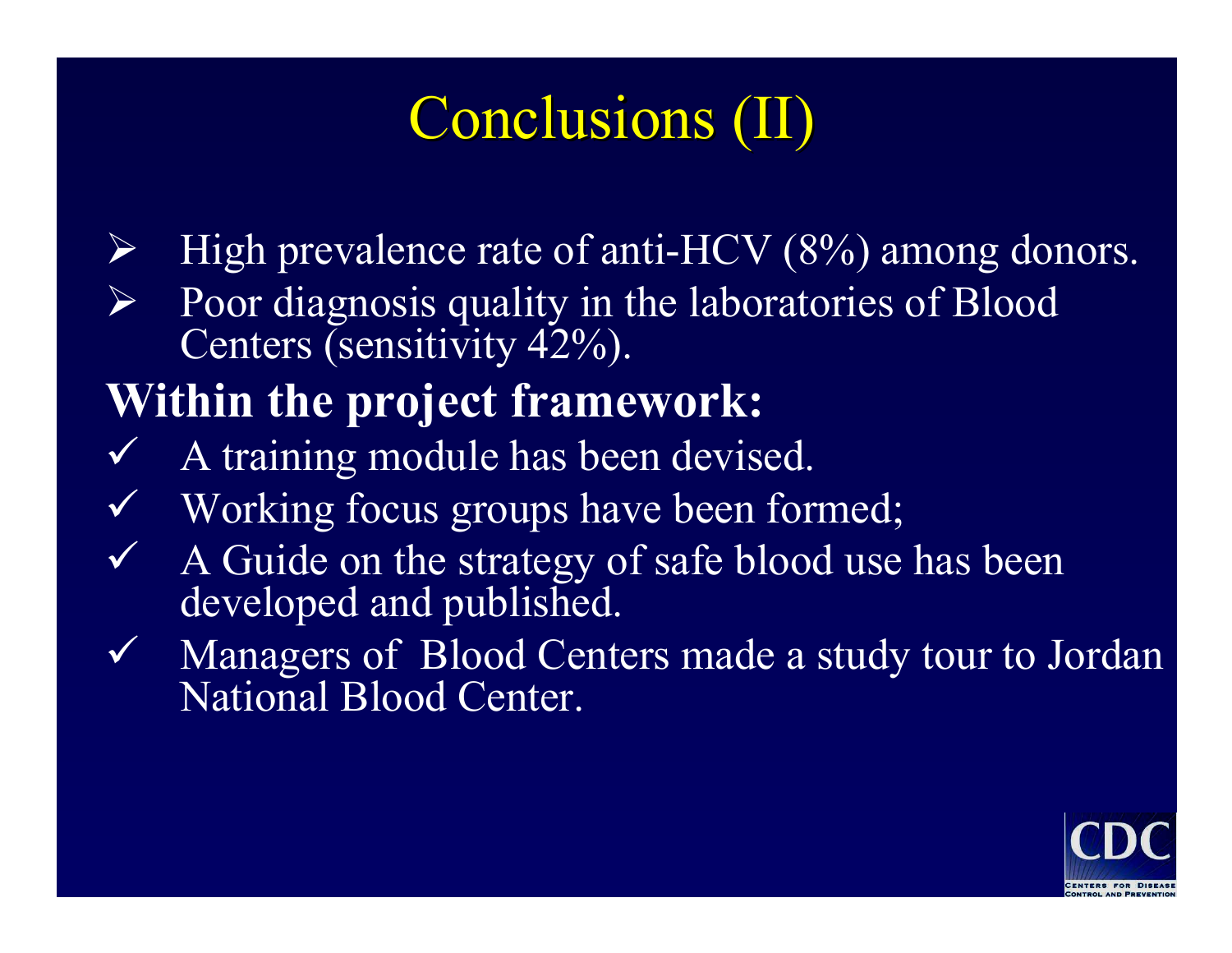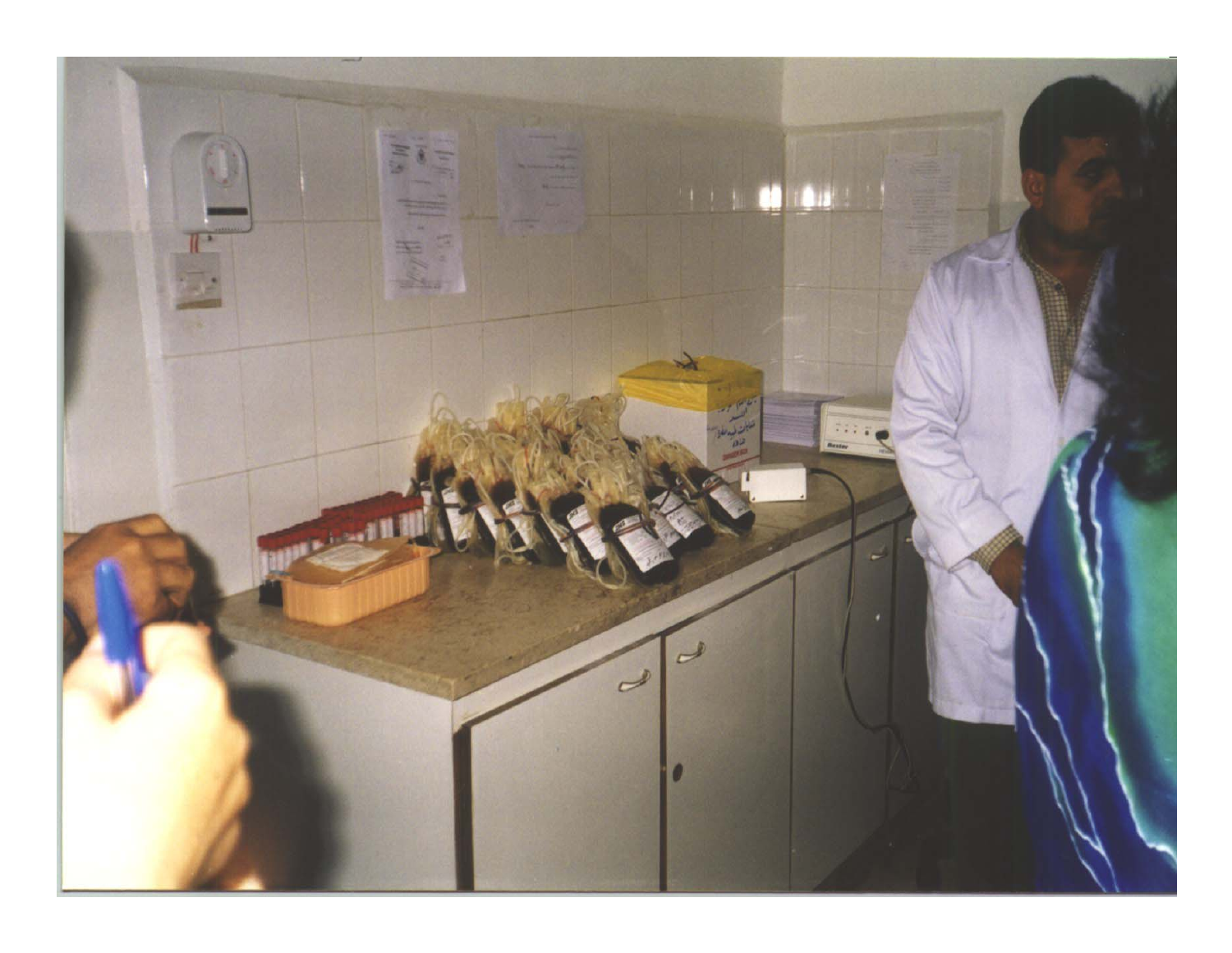## **Recommendations**

- • Introduce the system of quality assurance and quality control to the laboratories of blood service with the follow-up program monitoring;
- • Train Blood Center specialists in major principles of blood safety measures;
- • Reduce risk of nosocomial infection in Blood Centers through development and implementation of effective anti-epidemic interventions;
- • Blood donations are not recommended for the Blood Center staff.

**CENTERS FOR DISEAS**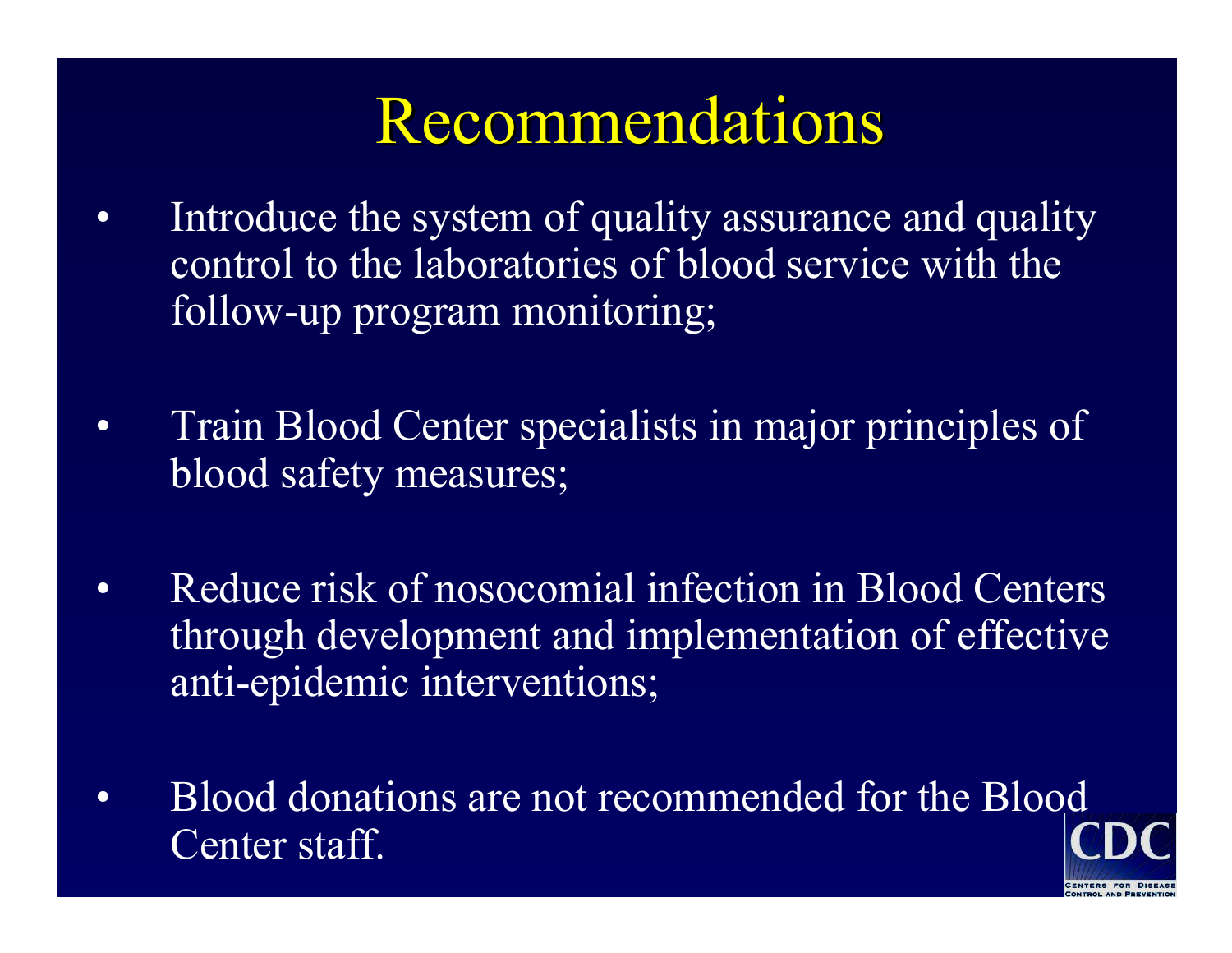## **CDC/CAR Partners**

- $\Box$  American Agency for International Development (USAID)
- $\Box$  International Consortium on Blood Safety (ICBS)  $\Box$ WHO